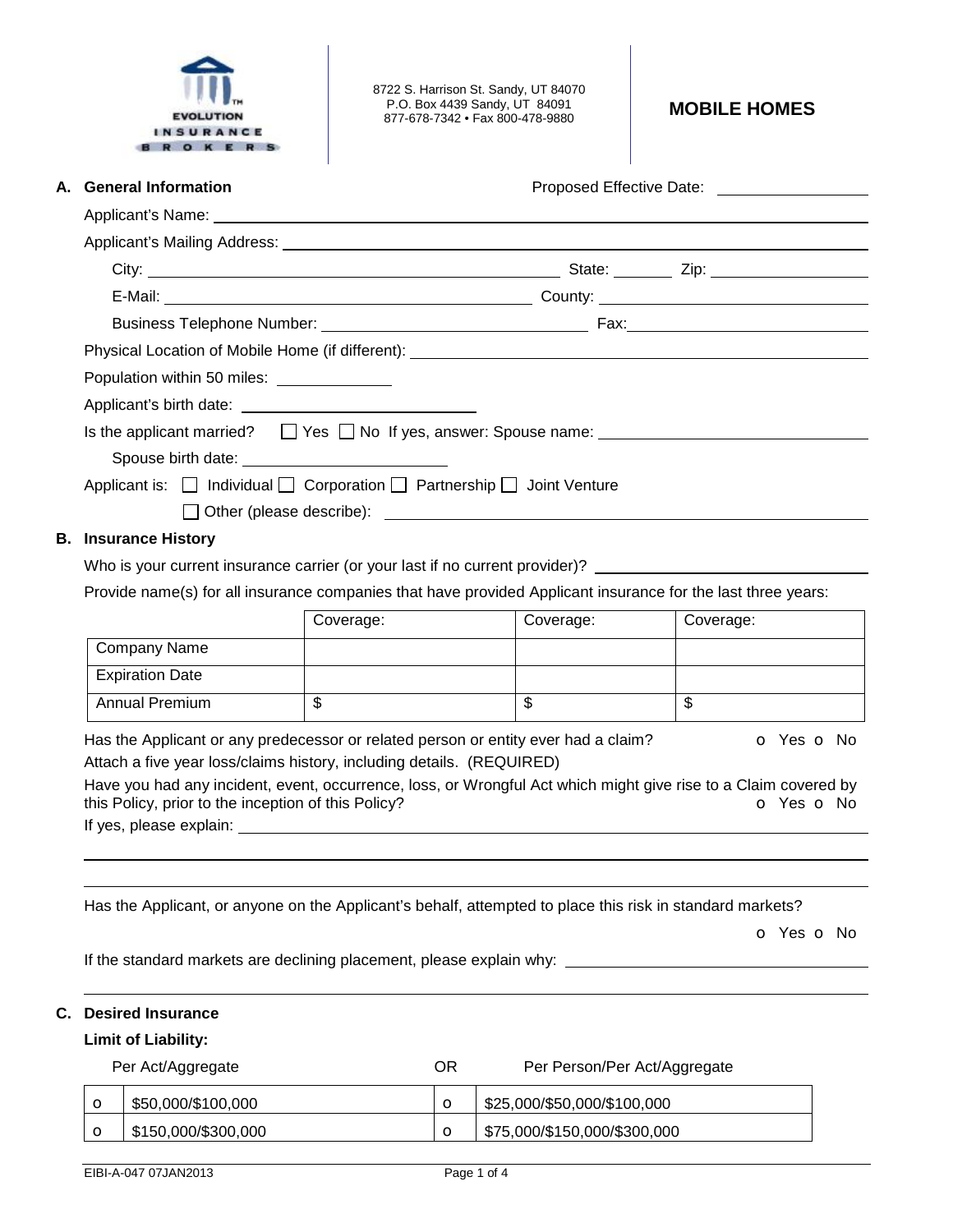|                                                                                                                                                                                                                               | $\mathbf o$ | \$250,000/\$1,000,000                                                                                    |                                                                                                                                                                                                                                | $\circ$                                                                                                                                               |        | \$100,000/\$250,000/\$1,000,000 |            |                      |  |
|-------------------------------------------------------------------------------------------------------------------------------------------------------------------------------------------------------------------------------|-------------|----------------------------------------------------------------------------------------------------------|--------------------------------------------------------------------------------------------------------------------------------------------------------------------------------------------------------------------------------|-------------------------------------------------------------------------------------------------------------------------------------------------------|--------|---------------------------------|------------|----------------------|--|
|                                                                                                                                                                                                                               | $\circ$     | \$500,000/\$1,000,000                                                                                    |                                                                                                                                                                                                                                | $\circ$                                                                                                                                               |        | \$250,000/\$500,000/\$1,000,000 |            |                      |  |
|                                                                                                                                                                                                                               | $\circ$     |                                                                                                          |                                                                                                                                                                                                                                | $\circ$                                                                                                                                               | Other: |                                 |            |                      |  |
|                                                                                                                                                                                                                               |             |                                                                                                          |                                                                                                                                                                                                                                |                                                                                                                                                       |        |                                 |            |                      |  |
|                                                                                                                                                                                                                               |             |                                                                                                          |                                                                                                                                                                                                                                |                                                                                                                                                       |        |                                 |            |                      |  |
|                                                                                                                                                                                                                               |             |                                                                                                          |                                                                                                                                                                                                                                |                                                                                                                                                       |        |                                 |            |                      |  |
|                                                                                                                                                                                                                               |             |                                                                                                          | Personal Property: \$                                                                                                                                                                                                          |                                                                                                                                                       |        |                                 |            |                      |  |
|                                                                                                                                                                                                                               |             |                                                                                                          | Loss of Use: \$                                                                                                                                                                                                                |                                                                                                                                                       |        |                                 |            |                      |  |
|                                                                                                                                                                                                                               |             |                                                                                                          |                                                                                                                                                                                                                                |                                                                                                                                                       |        |                                 |            |                      |  |
|                                                                                                                                                                                                                               |             |                                                                                                          |                                                                                                                                                                                                                                | <b>Deductible:</b> $\bullet$ \$500 (15% premium surcharge) $\bullet$ \$1,000 $\bullet$ \$1,500 $\bullet$ \$2,500 $\bullet$ \$5,000 $\bullet$ \$10,000 |        |                                 |            |                      |  |
|                                                                                                                                                                                                                               |             |                                                                                                          | <b>Self-Insured Retention (SIR):</b> $\sigma$ \$1,000 (Minimum) $\sigma$ \$1,500 $\sigma$ \$2,500 $\sigma$ \$5,000 $\sigma$ \$10,000                                                                                           |                                                                                                                                                       |        |                                 |            |                      |  |
|                                                                                                                                                                                                                               |             | D. Property Information                                                                                  |                                                                                                                                                                                                                                |                                                                                                                                                       |        |                                 |            |                      |  |
|                                                                                                                                                                                                                               |             |                                                                                                          | 1. Person providing accounting and tax services:                                                                                                                                                                               |                                                                                                                                                       |        |                                 |            |                      |  |
|                                                                                                                                                                                                                               |             |                                                                                                          |                                                                                                                                                                                                                                |                                                                                                                                                       |        |                                 |            |                      |  |
|                                                                                                                                                                                                                               |             | b.                                                                                                       | Mailing Address: National Address: National Address: National Address: National Address: National Address: National Address: National Address: National Address: National Address: National Address: National Address: Nationa |                                                                                                                                                       |        |                                 |            |                      |  |
|                                                                                                                                                                                                                               |             | C.                                                                                                       |                                                                                                                                                                                                                                |                                                                                                                                                       |        |                                 |            |                      |  |
|                                                                                                                                                                                                                               |             | d.                                                                                                       |                                                                                                                                                                                                                                |                                                                                                                                                       |        |                                 |            |                      |  |
|                                                                                                                                                                                                                               |             |                                                                                                          |                                                                                                                                                                                                                                |                                                                                                                                                       |        |                                 |            |                      |  |
|                                                                                                                                                                                                                               | 2.          |                                                                                                          |                                                                                                                                                                                                                                |                                                                                                                                                       |        |                                 |            |                      |  |
|                                                                                                                                                                                                                               | 3.          |                                                                                                          | Has the Applicant ever filed for bankruptcy?                                                                                                                                                                                   |                                                                                                                                                       |        |                                 |            | $\Box$ Yes $\Box$ No |  |
| Use/Occupancy (circle number of occupants): $1 \quad 2 \quad 3 \quad 4 \quad \Box$ Family $\Box$ Owner $\Box$ Tenant occupied<br>4.<br>If commercial describe current or former occupancy: ____________________________<br>5. |             |                                                                                                          |                                                                                                                                                                                                                                |                                                                                                                                                       |        |                                 |            |                      |  |
|                                                                                                                                                                                                                               |             |                                                                                                          |                                                                                                                                                                                                                                |                                                                                                                                                       |        |                                 |            |                      |  |
|                                                                                                                                                                                                                               | 6.          | Is the mobile home currently vacant?                                                                     |                                                                                                                                                                                                                                |                                                                                                                                                       |        |                                 |            | $\Box$ Yes $\Box$ No |  |
|                                                                                                                                                                                                                               |             | If yes, please answer:                                                                                   |                                                                                                                                                                                                                                |                                                                                                                                                       |        |                                 |            |                      |  |
|                                                                                                                                                                                                                               |             |                                                                                                          |                                                                                                                                                                                                                                |                                                                                                                                                       |        |                                 |            |                      |  |
|                                                                                                                                                                                                                               |             |                                                                                                          | b. Future plans: example and a series of the series of the series of the series of the series of the series of the series of the series of the series of the series of the series of the series of the series of the series of |                                                                                                                                                       |        |                                 |            |                      |  |
|                                                                                                                                                                                                                               |             |                                                                                                          |                                                                                                                                                                                                                                |                                                                                                                                                       |        |                                 |            |                      |  |
|                                                                                                                                                                                                                               |             |                                                                                                          | 8. Manufacturer: Note and Model: Note and Model: Note and Year built:                                                                                                                                                          |                                                                                                                                                       |        |                                 |            |                      |  |
|                                                                                                                                                                                                                               |             |                                                                                                          |                                                                                                                                                                                                                                |                                                                                                                                                       |        |                                 |            |                      |  |
|                                                                                                                                                                                                                               |             |                                                                                                          | 10. Mobile home serial number: 10. Mobile home serial numbers and serial numbers of the series of the series of the series of the series of the series of the series of the series of the series of the series of the series o |                                                                                                                                                       |        |                                 |            |                      |  |
|                                                                                                                                                                                                                               |             |                                                                                                          |                                                                                                                                                                                                                                |                                                                                                                                                       |        |                                 |            |                      |  |
|                                                                                                                                                                                                                               |             |                                                                                                          |                                                                                                                                                                                                                                |                                                                                                                                                       |        |                                 |            |                      |  |
|                                                                                                                                                                                                                               |             |                                                                                                          | 13. Protected ______ Mobile Home Park ________ Unprotected ______ Within City Limits _____ Fire Class ______                                                                                                                   |                                                                                                                                                       |        |                                 |            |                      |  |
|                                                                                                                                                                                                                               |             | 14. Have any changes been made or added to the Mobile Home that were not part of its original design as  |                                                                                                                                                                                                                                |                                                                                                                                                       |        |                                 |            |                      |  |
|                                                                                                                                                                                                                               |             | dictated by the manufacturer's specifications?<br>$\Box$ Yes $\Box$ No<br>If yes, please indicate below: |                                                                                                                                                                                                                                |                                                                                                                                                       |        |                                 |            |                      |  |
|                                                                                                                                                                                                                               |             |                                                                                                          | <b>Description</b>                                                                                                                                                                                                             |                                                                                                                                                       |        | Value                           | Appearance |                      |  |
|                                                                                                                                                                                                                               |             | Skirting                                                                                                 |                                                                                                                                                                                                                                |                                                                                                                                                       |        |                                 |            |                      |  |
|                                                                                                                                                                                                                               |             |                                                                                                          |                                                                                                                                                                                                                                |                                                                                                                                                       |        |                                 |            |                      |  |
|                                                                                                                                                                                                                               |             | Carport                                                                                                  |                                                                                                                                                                                                                                |                                                                                                                                                       |        |                                 |            |                      |  |
|                                                                                                                                                                                                                               |             |                                                                                                          |                                                                                                                                                                                                                                |                                                                                                                                                       |        |                                 |            |                      |  |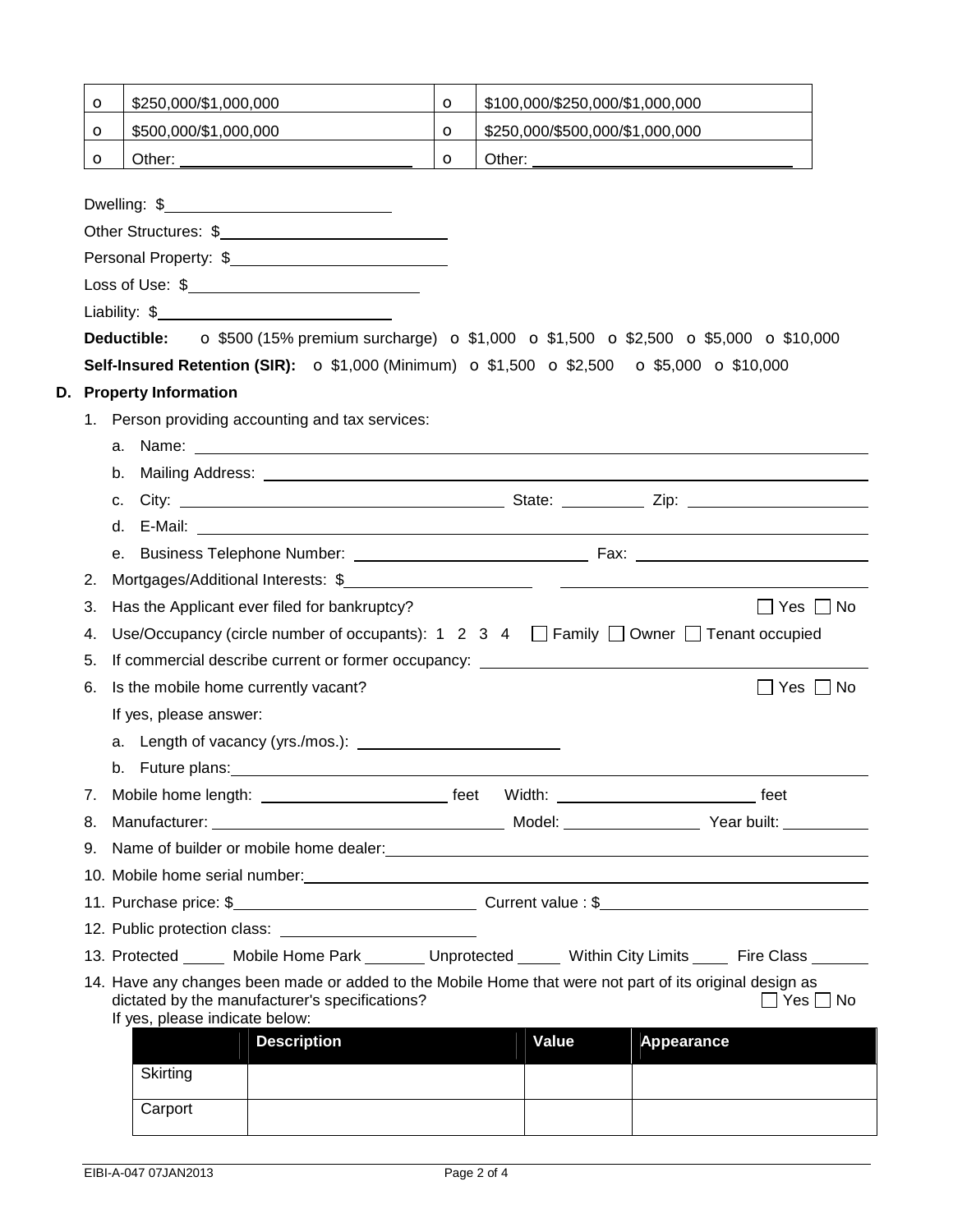|                                                                      | Porch or Deck                                                                                                                                                                                                                        |                      |  |  |  |  |  |
|----------------------------------------------------------------------|--------------------------------------------------------------------------------------------------------------------------------------------------------------------------------------------------------------------------------------|----------------------|--|--|--|--|--|
|                                                                      | Addition                                                                                                                                                                                                                             |                      |  |  |  |  |  |
|                                                                      |                                                                                                                                                                                                                                      |                      |  |  |  |  |  |
|                                                                      | Other                                                                                                                                                                                                                                |                      |  |  |  |  |  |
|                                                                      |                                                                                                                                                                                                                                      |                      |  |  |  |  |  |
|                                                                      |                                                                                                                                                                                                                                      |                      |  |  |  |  |  |
|                                                                      | 16. Is the mobile home sitting on a foundation or pylon?                                                                                                                                                                             | Yes    No            |  |  |  |  |  |
|                                                                      | If yes, how is the mobile home anchored to the foundation or pylon? ________________________________                                                                                                                                 |                      |  |  |  |  |  |
|                                                                      |                                                                                                                                                                                                                                      |                      |  |  |  |  |  |
|                                                                      | 17. Is the mobile home anchored?                                                                                                                                                                                                     | $\Box$ Yes $\Box$ No |  |  |  |  |  |
|                                                                      | Describe: <u>example and the contract of the contract of the contract of the contract of the contract of the contract of the contract of the contract of the contract of the contract of the contract of the contract of the con</u> |                      |  |  |  |  |  |
|                                                                      |                                                                                                                                                                                                                                      |                      |  |  |  |  |  |
|                                                                      | Does the anchoring meet the HUD standard?<br>а.                                                                                                                                                                                      | ∐ Yes ∐ No           |  |  |  |  |  |
|                                                                      | Does the anchoring also meet the state and local hurricane standards?<br>b.                                                                                                                                                          | $\Box$ Yes $\Box$ No |  |  |  |  |  |
|                                                                      | Please enclose a photo of the foundation and anchoring.<br>c.                                                                                                                                                                        |                      |  |  |  |  |  |
|                                                                      | 18. Is the structure surrounded by trees?                                                                                                                                                                                            | $\Box$ Yes $\Box$ No |  |  |  |  |  |
|                                                                      |                                                                                                                                                                                                                                      | tt.                  |  |  |  |  |  |
|                                                                      | 19. Are there telephone or electrical poles close to structure?                                                                                                                                                                      | $\Box$ Yes $\Box$ No |  |  |  |  |  |
|                                                                      |                                                                                                                                                                                                                                      |                      |  |  |  |  |  |
|                                                                      |                                                                                                                                                                                                                                      |                      |  |  |  |  |  |
|                                                                      | 21. Has there been a hurricane or tornado in this area before?                                                                                                                                                                       | _  Yes ∠ No          |  |  |  |  |  |
|                                                                      | a. Has current structure ever served damage due to such an occurrence?                                                                                                                                                               | $\Box$ Yes $\Box$ No |  |  |  |  |  |
|                                                                      |                                                                                                                                                                                                                                      | $\Box$ Yes $\Box$ No |  |  |  |  |  |
| 22. Are there any other factors that would constitute a wind hazard? |                                                                                                                                                                                                                                      |                      |  |  |  |  |  |
|                                                                      | 23. Are there any bodies of water close to structure including rivers, lakes, ponds or any other possible water<br>$\Box$ Yes $\Box$ No                                                                                              |                      |  |  |  |  |  |
|                                                                      | hazard?                                                                                                                                                                                                                              |                      |  |  |  |  |  |
|                                                                      |                                                                                                                                                                                                                                      |                      |  |  |  |  |  |
|                                                                      | 24. Is structure located in flood plain?                                                                                                                                                                                             | $\Box$ Yes $\Box$ No |  |  |  |  |  |
|                                                                      |                                                                                                                                                                                                                                      |                      |  |  |  |  |  |
|                                                                      |                                                                                                                                                                                                                                      |                      |  |  |  |  |  |
|                                                                      | 25. Has there ever been flood damage to structure?                                                                                                                                                                                   | $\Box$ Yes $\Box$ No |  |  |  |  |  |
|                                                                      |                                                                                                                                                                                                                                      |                      |  |  |  |  |  |
|                                                                      | 26. Distance to nearest fire department? Within 1 mile 1-5 miles 0 Over 5 miles                                                                                                                                                      |                      |  |  |  |  |  |
|                                                                      | 27. Distance from fire hydrant: $\Box$ Within 500' $\Box$ 501'-1,000' $\Box$ Over 1,000'                                                                                                                                             |                      |  |  |  |  |  |
|                                                                      | 28. Is there any kind of fuel storage structures including propane tanks located near structure?                                                                                                                                     | $\Box$ Yes $\Box$ No |  |  |  |  |  |
|                                                                      |                                                                                                                                                                                                                                      |                      |  |  |  |  |  |